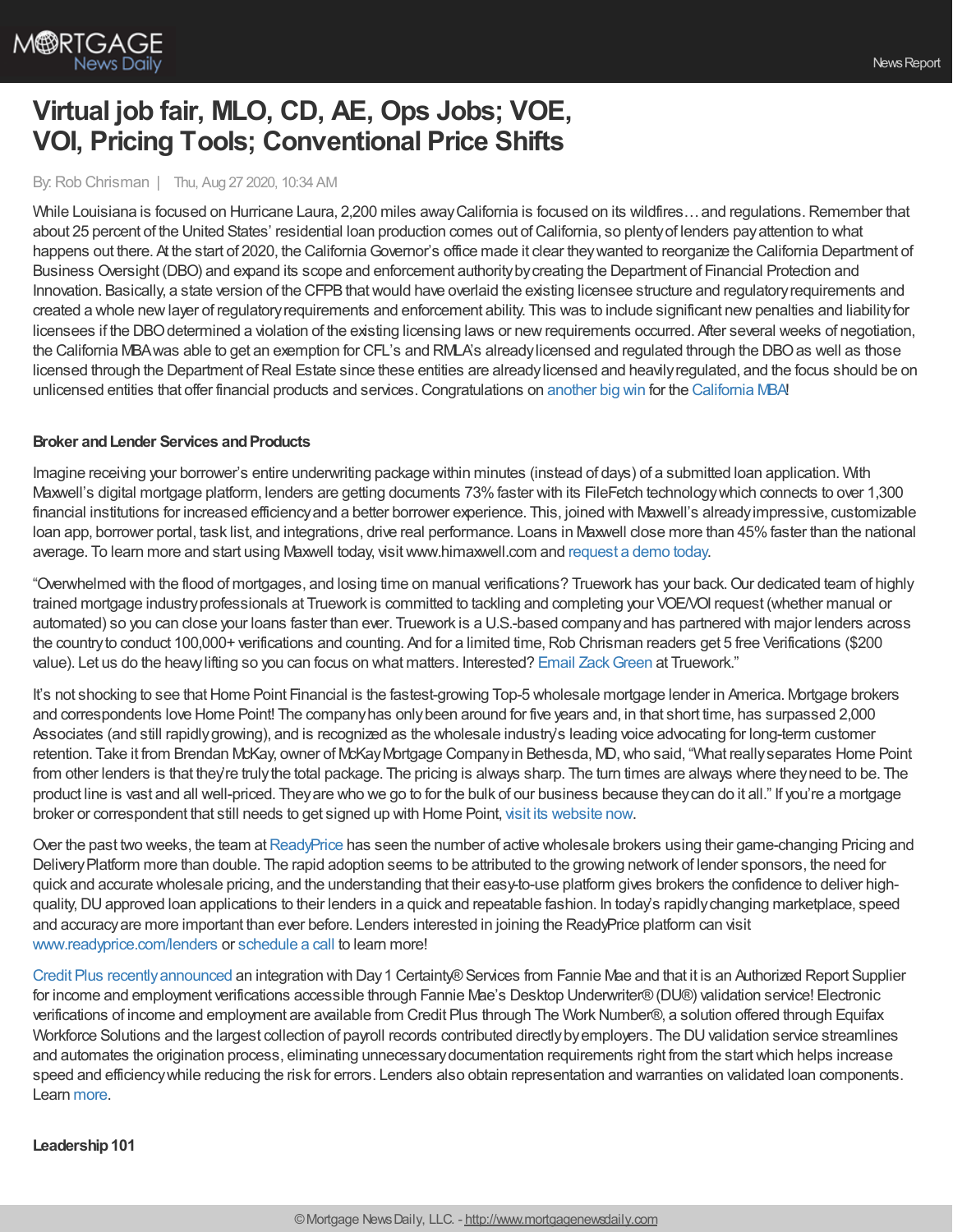

What does it take to lead through a crisis? In the August issue of [STRATMOR's](https://www.stratmorgroup.com/insights/) Insights Report, STRATMOR CEO Lisa Springer looks at the efforts ofworld leaders who have communicated with their citizens successfullyand have managed risks well. Springer sees the steps taken byeffective world leaders mirrored in the steps taken bysuccessful lenders, pointing out the exemplarycase ofGuild Mortgage. Springer parallels key elements executed by world leaders with the strategic efforts of Guild CEO Mary Ann McGarry and her team in the report's lead article, "Effective Leadership Through Crisis Times: ALender's Story." This is a don't-miss article about leaders stepping up and making a difference.

## **Follow the Agencies:Investors andLenders PlayAlong**

For anyone who wants to take a deep dive into what an analyst thinks about the recent FHFA's moves in terms of privatizing Freddie and Fannie, I suggest, ["FHFARule:](https://seekingalpha.com/article/4370969-fhfa-rule-increase-frannie-earnings-to-prime-capital-raise) Increase Frannie Earnings to Prime Capital Raise."

With the FHFA's [delayed](https://www.fhfa.gov/Media/PublicAffairs/Pages/Adverse-Market-Refinance-Fee-Implementation-Now-December-1.aspx) .5 refi hit (until December 1, which means that everyone's Agency refi pricing will begin to adjust over the next few months: you knowits coming!), investors and lenders were quick to follow.

PennyMac Correspondent Group has posted two new announcements: 20-50: Updates to Conventional Purchase Special LLPA and 20-51: Adverse Market Refinance Fee Delayed.

Wells Fargo Funding is retracting the loan-level price adjuster (LLPA) announced in Newsflash C20-051, dated August 13. The 50-basispoint LLPAcharged on conventional Conforming refinances prior to this retraction will be reverse (byremoval or refund).

Effective immediately,Caliber Home Loans NewCommitmentConfirmations will not be assessed a 50 basis points Adverse Market Refinance LLPA, until further notice. Caliber will also remove the pricing adjustment, as applicable, for loans in the pipeline that were assessed the FHFA Refinance LLPA per the FHFA announcement to delay to the implementation date of the Adverse Market Refinance Fee. The new implementation date is now December 1, 2020.

California wholesaler LHFS removed the loan level price adjustment immediately upon notification of this change. "We will be adjusting existing lock confirmations for all loans that have the adverse market loan level price adjustment. We encourage you to review the pricing and take this opportunityto provide a lower interest for your borrower. In cases where the credits exceed all loan costs, LHFSwill be adjusting the rate as we will not be providing principal reductions for excessive credits."

Flagstar Bank posted a [Memo](https://www.flagstar.com/content/dam/tpo/sellers-guide/announcements/20084.pdf) regarding the Agency Adverse Market Refinance Fee Reversal.

Effective yesterday, loanDepot has temporarily suspended the 50-basis point Adverse Market Refinance Fee and will automatically credit back 50 bps on all applicable locks. loanDepotwill continue to monitor FHFA's implementation timeline and make future fee adjustments accordingly.

Stearns will remove the Adverse Market Refinance LLPA on Thursday, August 26th. Refinance loans that locked from Monday, 8/17 through Wednesday, 8/26 will have the adverse market LLPAof 50bps thatwas assessed removed. Secondarywill be updating all lock confirmations bymonth-end.

Mortgage Solutions Financial posted [Announcement](https://files.constantcontact.com/cef2f3ef001/69e19e35-6449-4891-afca-d066098af2da.pdf) 15-20C and Announcement 15-20W regarding the Conventional Adverse Market Fee.

At the direction of the Federal Housing Finance Agency, the implementation of the adverse market fee for refinances has been postponed. Mountain West Financial loans previously locked with this adjustment will be revised to remove the LLPA. Please allow up to 24 hours for all loans to be processed with this change.

FAMC made changes to the loan-level price adjustments previously announced. The .50% Adverse Market Refinance Fee has been removed and the .50% cash-out adjustment has been reinstated. A.50% adjustment has been added for rate-term refinances with a lock term greater than or equal to 90 days. FAMC will be providing follow-up information for loans that are already locked and any additional changes that mayimpact the rate sheets.

In addition to pricing changes, effective Monday, August 31st, 2020, Gateway First Bank, Correspondent Lending is making several Client Guide Updates.Gatewayhas reduced its minimum FICOrequirement on all newlylockedGovernment loan programs to 620 which includes: FHA, VA, HUD-184, SETH Goldstar, CAFA Gold 100, and GSFA Open Doors. Conventional loans must have a minimum of one credit score per borrower. Borrowers with No Scores and/or non-traditional credit are ineligible. Appraisals with higher Collateral Underwriter (CU) Scores are required to share the CU data on all CU Scores of 4.0 or higher. Gateway Aggregator ID is AZZ008. Additionally, Gateway has updated its policy to now require a Verbal VOE be completed within 10 business days of the loan closing. An even shorter VVOE period and/or having the borrower(s) sign a specific form that borrowers are employed, is recommended at the time of loan closing.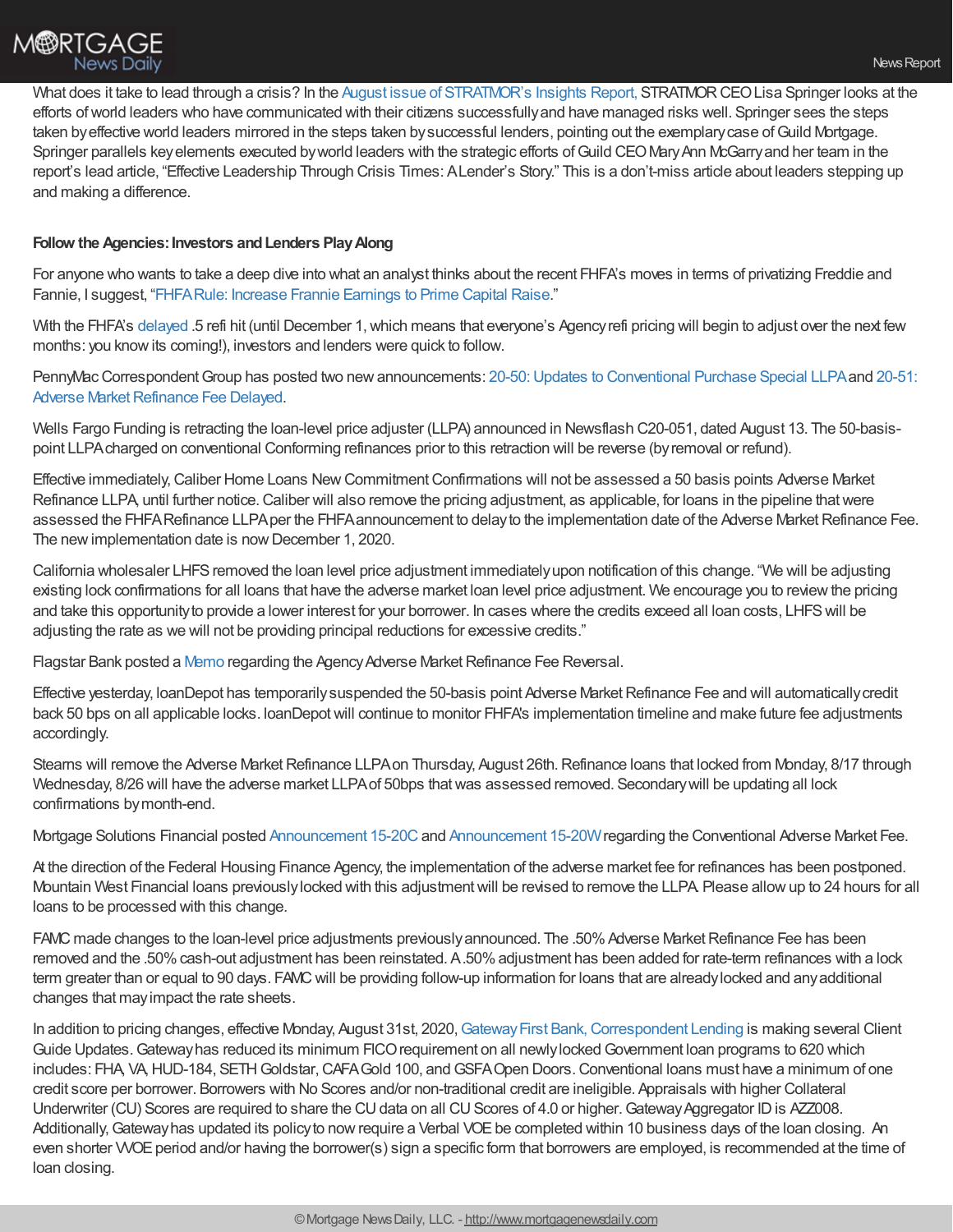

#### **Capital Markets**

Bit of a snoozer yesterday, but that's just fine with me and capital markets people everywhere dealing with F&F refi price changes in their existing pipelines. MBS prices did just fine, led by the lowest coupons, helped by the usual NYFed buying and a decent \$51 billion 5-year note auction (which followed Tuesday's strong 2-year sale). The 10-year Treasuryyield headed back down from a session high of 0.72 percent to 0.69 percentwhere it closed the day.

Today's economic calendar is quite busyand includes several data points of interest, but Fed Chair Powell's speech that kicks off the Kansas City Fed's virtual Jackson Hole Economic Summit will be what markets watch most closely. Chairman Powell will comment on the central bank's policyreviewand he is expected to stress the Fed's commitment to increasing inflation. Prior to thatwe've alreadyhad initial jobless claims for the week ending August 22 (1.006 million, as expected), continuing claims for the week ending August 15 (14.535 million), and the second read on Q2 GDP (-31.7 percent, revised a tiny +.8 percent). Later this morning brings pending home sales for July. The last piece of data is the Kansas CityFed manufacturing indexfor August followed bya **Treasuryauctionof \$47 billion7-year notes whichwill conclude the month-endauctions.**

The NewYork Fed will have a **busydayinthe mortgage sector betweenthe usual FedTrade operations**, the weeklypurchase recap, and release of a newtwo-week schedule. In the last operation on the current schedule, the Desk plans to buyup to \$5 billion, consisting of \$765 million UMBS15 2.0 percent and 2.5 percent, \$2.8 billion UMBS30 2.0 percent and 2.5 percent and \$1.4 billionGNII 2.5 percent and 3.0 percent. We begin the day with Agency MBS prices better/up a few ticks and the 10-year yielding .68 percent.

#### **Employment**

["Caliber](https://recruiting.adp.com/srccar/public/RTI.home?d=ExternalCaliberHomeLoans&_icx=v02Pg0E8dry77as%252F53w4AJaa70NZw%252Fw8fF8hbFO1EF85wLt9DxjYJuzTaiz3cC3bUG0&c=1060341&_dissimuloSSO=k81IQ_xGY14:XQC7YMN_-Mx6DdXOyW3KVTQohAw) Home Loans is recruiting top candidates with at least one year of experience in the mortgage industryfor our CaliberOperations and Sales teams across all channels. We are offering enhanced sign-on bonuses and incentive plans for Underwriters, Processors, and Closer/Funders. In the past four months, we hired over 1,000 new team members across Caliber – 400 of them Operations alone! We are experiencing unbelievable growth and are readyto fill nearly500 additional Operations positions! If you have a passion for helping customers achieve their dream of home ownership, we want to talk to you! Visit Caliber [Careers](https://recruiting.adp.com/srccar/public/RTI.home?d=ExternalCaliberHomeLoans&_icx=v02Pg0E8dry77as%252F53w4AJaa70NZw%252Fw8fF8hbFO1EF85wLt9DxjYJuzTaiz3cC3bUG0&c=1060341&_dissimuloSSO=k81IQ_xGY14:XQC7YMN_-Mx6DdXOyW3KVTQohAw) to learn more about our job opportunities. To be immediately considered for a position in Operations or Sales, email Jonathan Stanley or Brian Miller respectively."

My cat Myrtle was sitting on the table (yeah, I know) when I was talking to Fairway Independent Mortgage Corp.'s Sarah Middleton yesterday. She told me that Steve Jacobson and the senior management team spent over \$10 million on 1,800 recumbent exercise bicycles for Fairway's employees, with more on the way. I don't know what Myrtle thought about the whole thing, but I was impressed! Top 10 lender Fairway Independent is hosting a virtual job fair next week, on September 1.

"Attention mortgage professionals! Citizens Bank is looking for talented retail loan officers, wholesale account executives, sales managers, and operations staff! Now is the time to make your move to a team that's continuing to win in the marketplace. Citizens is one of the nation's top mortgage lenders and servicers and grew originations by 54% Q2 vs. Q1 compared to the national industry average of 29%. That success is a direct result of our talented colleagues!Citizens trulyvalues each colleague and wants them to succeed and be recognized for their contributions. If you're looking for a new mortgage team, let's talk! You can see all of the jobs we're looking to fill at [jobs.citizensbank.com](https://jobs.citizensbank.com/)." #citizensbank #citizensonehomeloans #madeready#mortgage #winning #ownyourcareer

[GOMortgage](https://www.gomortgage.com/) continues to experience tremendous growth in 2020 and is activelyhiring team members with a consumer-direct background who are familiar with lead sources such as Bankrate and NerdWallet. Additionally, GO Mortgage's Construction Division continues to growand break production records with its Single Close Construction program. The division is adding team members with Single Close Construction (OTC) experience in FHA, VA,USDA, and Fannie Mae products.GOMortgage continues to expand its eligible builder network and is nowover 500 builders.GOMortgage is looking for skilled professionals to disposition and cultivate these relationships. If interested, please reach out to Andrea Knorr, Business Development Manager.

"Thrive Mortgage is expanding at all levels, Operations, Sales, and especially in key leadership positions. Thrive is excited to welcome two key veterans of the Mortgage Industry. Gail DeRose, Regional Leader within the Multi-Channel Origination Division, reporting to Marla Guillaume and Kindra Miller,Corporate Business Development Manager, reporting to Randell Gillespie. "We have the best in the business heading this division, and the commitment at Thrive to innovation and an exceptional client experience is unparalleled in this industry," stated DeRose on her decision to join Thrive. Miller added, "Since coming on board, I immediatelyfelt a part of something veryspecial. It is one thing to be told about the vision of a companyduring recruiting. It's another to see it in action across all departments!" If you would like to learn more about available growth opportunities, we invite you to begin a [conversation](https://join.thrivemortgage.com/) with us."